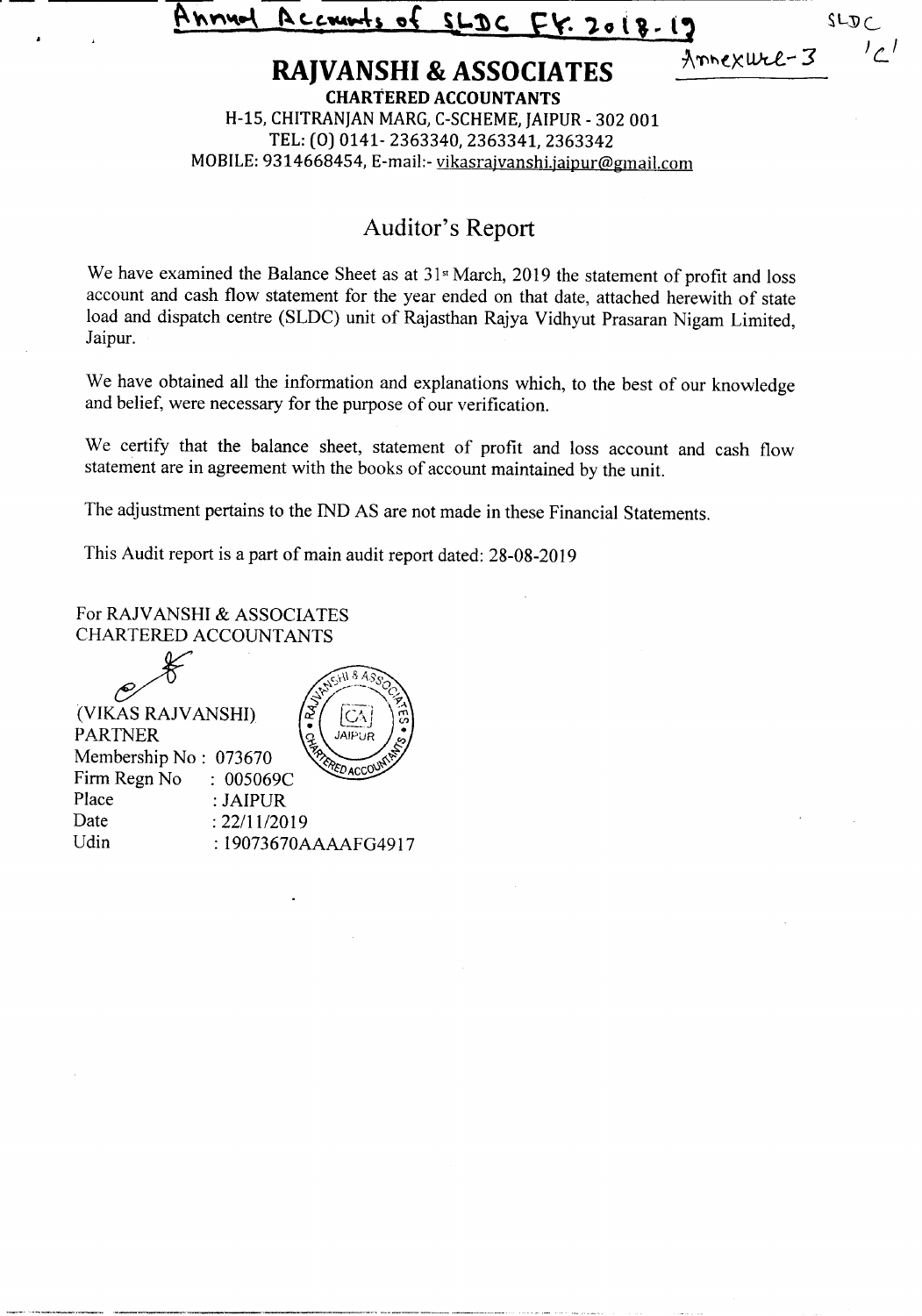## RAJASTHAN RAJYA VIDYUT PRASARAN NIGAM LIMITED JAIPUR CIN: L40109RJ2000SGC016485 Location: - LOAD & DISPATCH JAIPUR (SLDC UNIT) BALANCE SHEET AS AT 31st MARCH. 2019

|         | <b>Particulars</b>                                                      | Note No.           | As at 31st March 2019 | As at 31st March 2018 |
|---------|-------------------------------------------------------------------------|--------------------|-----------------------|-----------------------|
|         | <b>ASSETS</b>                                                           |                    |                       |                       |
|         | 1) Non-Current Assets                                                   |                    |                       |                       |
|         | (a) Property, Plant and Equipment                                       | 1                  | 95,280,855            | 100,625,54            |
|         | (b) Capital Work-In-Progress                                            | $\overline{c}$     | 66,903,920            | 32,832,69             |
|         | (c) Intangible Assets                                                   | 3                  | 215,036               | 363,97                |
|         | (d) Financial Assets                                                    |                    |                       |                       |
|         | (i) Investments<br>(ii) Others                                          | 4                  |                       |                       |
|         |                                                                         | 5                  |                       |                       |
|         | (e) Deferred Tax Assets (Net)<br>(f) Other Non-Current Assets           | 6                  |                       |                       |
|         | <b>Total Non- Current Assets</b>                                        | $\overline{7}$     | 965,504               | 541,08:               |
|         |                                                                         |                    | 163,365,316           | 134,363,30            |
| $(2)$ : | <b>Current Assets</b>                                                   |                    |                       |                       |
|         | (a) Inventories                                                         | 8                  |                       |                       |
|         | (b) Financial Assets                                                    |                    |                       |                       |
|         | (i) Investments                                                         | 9                  |                       |                       |
|         | (ii) Trade Receivable                                                   | 10                 | 411,699,844           |                       |
|         | (iii) Cash and Cash Equivalents                                         | 11                 | 1,548,679             | 245,884,298           |
|         | (iv) Bank balances other than (iii) above                               | 12                 | 185,615,655           | 6,490,92.             |
|         | (v) Loans                                                               | 13                 | 96,100                |                       |
|         | (vi) Others                                                             | 14                 | 21,300                |                       |
|         | (c) Current Tax Assets (Net)                                            | 15                 | 34,481,167            | 29,261,230            |
|         | (d) Other Current Assets                                                | 16                 | 5,149,260             | 1,996,561             |
|         | <b>Total Current Assets</b>                                             |                    | 638,612,004           | 283,633,016           |
|         | <b>Total Assets</b>                                                     |                    | 801,977,320           | 417,996,320           |
|         |                                                                         |                    |                       |                       |
|         | <b>EQUITY AND LIABILITIES</b>                                           |                    |                       |                       |
|         | <b>EQUITY</b>                                                           |                    |                       |                       |
|         | (a) Equity Share capital                                                | 17                 | 10,687,410            | 10,687,410            |
|         | (b) Other Equity                                                        | 18                 | (79, 357, 373)        | (6,046,118)           |
|         | <b>Total Equity</b>                                                     |                    | (68, 669, 963)        | 4,641,292             |
|         |                                                                         |                    |                       |                       |
|         | <b>LIABILITIES</b>                                                      |                    |                       |                       |
|         | 1) Non-Current Liabilities                                              | ÷,                 |                       |                       |
|         | (a) Financial Liabilities                                               |                    |                       |                       |
|         | (i) Borrowings                                                          | 19                 | 20,365,230            | 23,274.548            |
|         | (ii) Other Financial Liabilities                                        | 20                 | 1,661,501             | 1,495.061             |
|         | (b) Provisions                                                          | 21                 |                       |                       |
|         | (c) Deferred Tax Liabilities (Net)<br>(c) Other Non-Current Liabilities |                    |                       |                       |
|         | (d) Deferred Revenue                                                    | 22                 | 1,222,092             | 1,222,092             |
|         | Total Non - current liabilities                                         | 23                 |                       |                       |
|         |                                                                         |                    | 23,248,823            | 25,991,701            |
|         | <b>Current Liabilities</b>                                              |                    |                       |                       |
|         | (a) Financial Liabilities                                               |                    |                       |                       |
|         | (i) Borrowings                                                          |                    |                       |                       |
|         | (ii) Trade Payables                                                     | 24<br>25           |                       |                       |
|         | (iii) Other Financial Liabilities                                       |                    |                       |                       |
|         | (other than those specified in item (c)                                 | 26                 | 384,221,844           | 12,929,405            |
|         | (b) Other Current Liabilities                                           | 27                 |                       |                       |
|         | (c) Provisions                                                          | 28                 | 462,289,856           | 374,187,122           |
|         | (d) Current Tax Liabilities (Net)                                       | 29                 | 886,760               | 246,800               |
|         | <b>Total Current liabilities</b>                                        |                    | 847,398,460           | 387, 363, 327         |
|         | <b>Total Equity and Liabilities</b>                                     | $2418\overline{A}$ | 801,977,320           | 417,996,320           |
|         |                                                                         |                    |                       |                       |
|         |                                                                         | £c,                |                       |                       |



Assti Accounts Officer (SLDC)<br>- **RVPN, JAIP**UR

(Amount in Rupees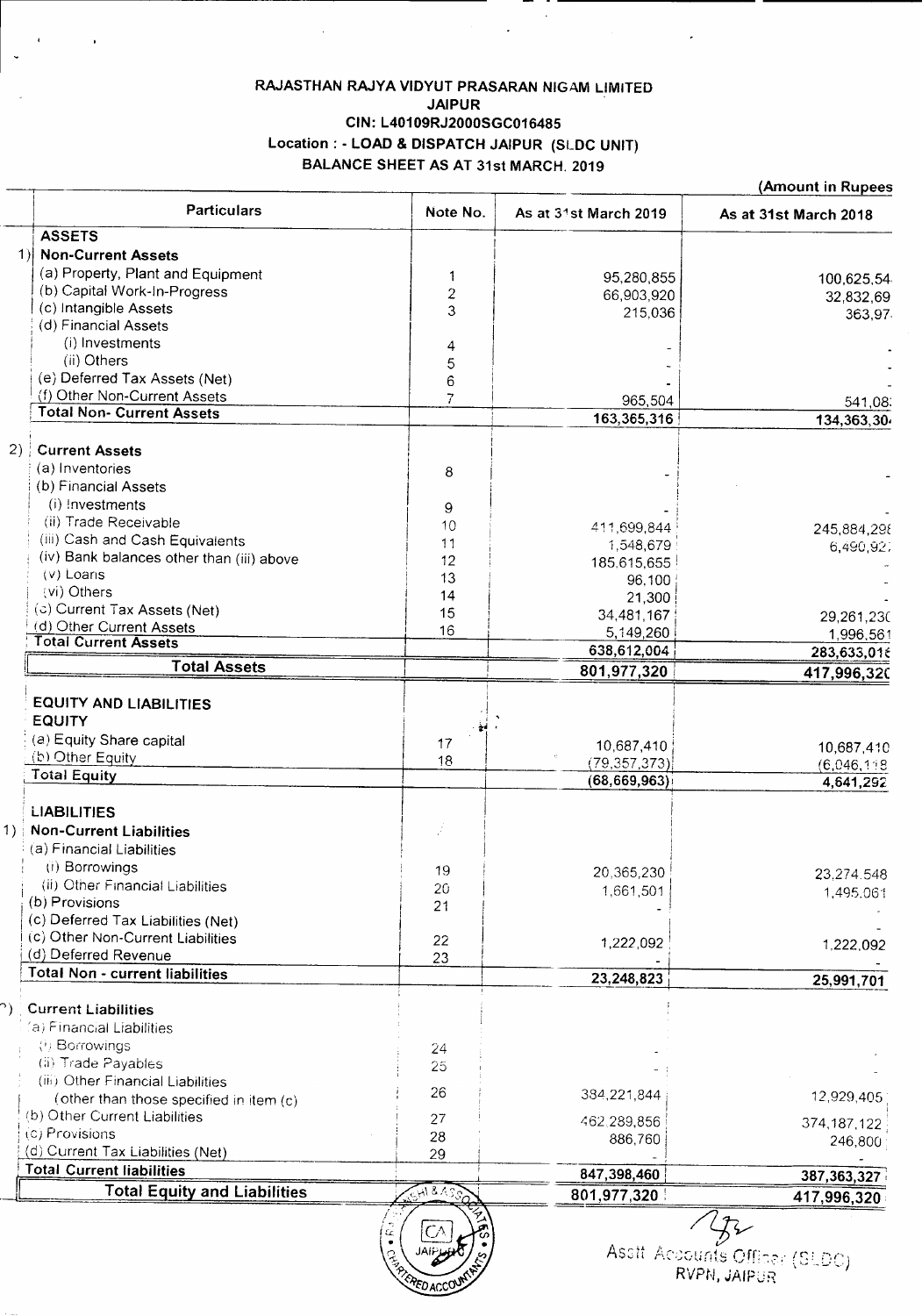## RAJASTHAN RAJYA VIDYUT PRASARAN NIGAM LIMITED JAIPUR CIN: L40109RJ2000SGC016485 Location: - LOAD & DISPATCH JAIPUR (SLDC UNIT) STATEMENT OF PROFIT AND LOSS FOR THE YEAR ENDED 31st MARCH 2019

|                                                                |                    |                                       | (Amount in Rupees                            |
|----------------------------------------------------------------|--------------------|---------------------------------------|----------------------------------------------|
| <b>Particulars</b>                                             | <b>Note</b><br>No. | For the year ended<br>31st March 2019 | For the year ended 31st<br><b>March 2018</b> |
| <b>Revenue:</b>                                                |                    |                                       |                                              |
| Revenue From Operations                                        | 30                 |                                       |                                              |
| Other Income                                                   | 31                 | 180,149,311<br>19,893,331             | 464,591,580<br>19,065,328                    |
| otal Revenue                                                   |                    | 200,042,642                           | 483,656,908                                  |
| .xpenses:                                                      |                    |                                       |                                              |
| <b>Beneration &amp; Other Direct Expenses</b>                  | 32                 |                                       |                                              |
| Repairs & Maintenance                                          | 33                 | 92,632,350                            | 83,698,127                                   |
| mployee Benefits Expenses                                      | 34                 | 275,495                               | 306,293                                      |
| inance Costs                                                   | 35                 | 159,333,427                           | 137,681,448                                  |
| lepreciation and Amortization Expenses                         | 36                 | 2,080,536                             | 2,320,947                                    |
| dministrative and Other Expenses                               |                    | 7,235,167                             | 7,224,789                                    |
|                                                                | 37                 | 11,796,922                            | 11,648,361                                   |
| otal Expenses                                                  |                    | 273,353,898                           | 242,879,965                                  |
| rofit / (Loss) Before Exceptional Items and Tax                |                    | (73, 311, 255)                        | 240,776,943                                  |
| xceptional Items:                                              |                    |                                       |                                              |
| rofit / (Loss) Before Tax                                      |                    | (73, 311, 255)                        | 240,776,943                                  |
| rior Period Income/(Expenses)                                  |                    |                                       |                                              |
| rofit / (Loss) Before Tax                                      |                    | (73, 311, 255)                        | 240,776,943                                  |
| ax Expense:                                                    |                    |                                       |                                              |
| urrent Tax                                                     |                    |                                       |                                              |
| come Tax (Earlier year tax)                                    |                    |                                       |                                              |
| eferred Tax                                                    |                    |                                       |                                              |
| ofit / (Loss) for the year                                     |                    | (73, 311, 255)                        | 240,776,943                                  |
| her Comprehensive Income:-                                     |                    |                                       |                                              |
| i) Items that will not be reclassified to profit or loss       |                    |                                       |                                              |
| ii) Income tax relating to items that will not be reclassified |                    |                                       |                                              |
| profit or loss                                                 |                    |                                       |                                              |
| (i) Items that will be reclassified to profit or loss          |                    |                                       |                                              |
| (ii) Income tax relating to items that will be reclassified to |                    |                                       |                                              |
| ofit or loss                                                   |                    |                                       |                                              |
| اtal                                                           |                    |                                       |                                              |
|                                                                |                    |                                       |                                              |
| tal Comprehensive Income for the year                          |                    | (73,311,255)                          | 240,776,943                                  |
|                                                                |                    |                                       |                                              |



م<br>Asstt. Accounts Officer (SLDA)

RVPN, JAIPUF\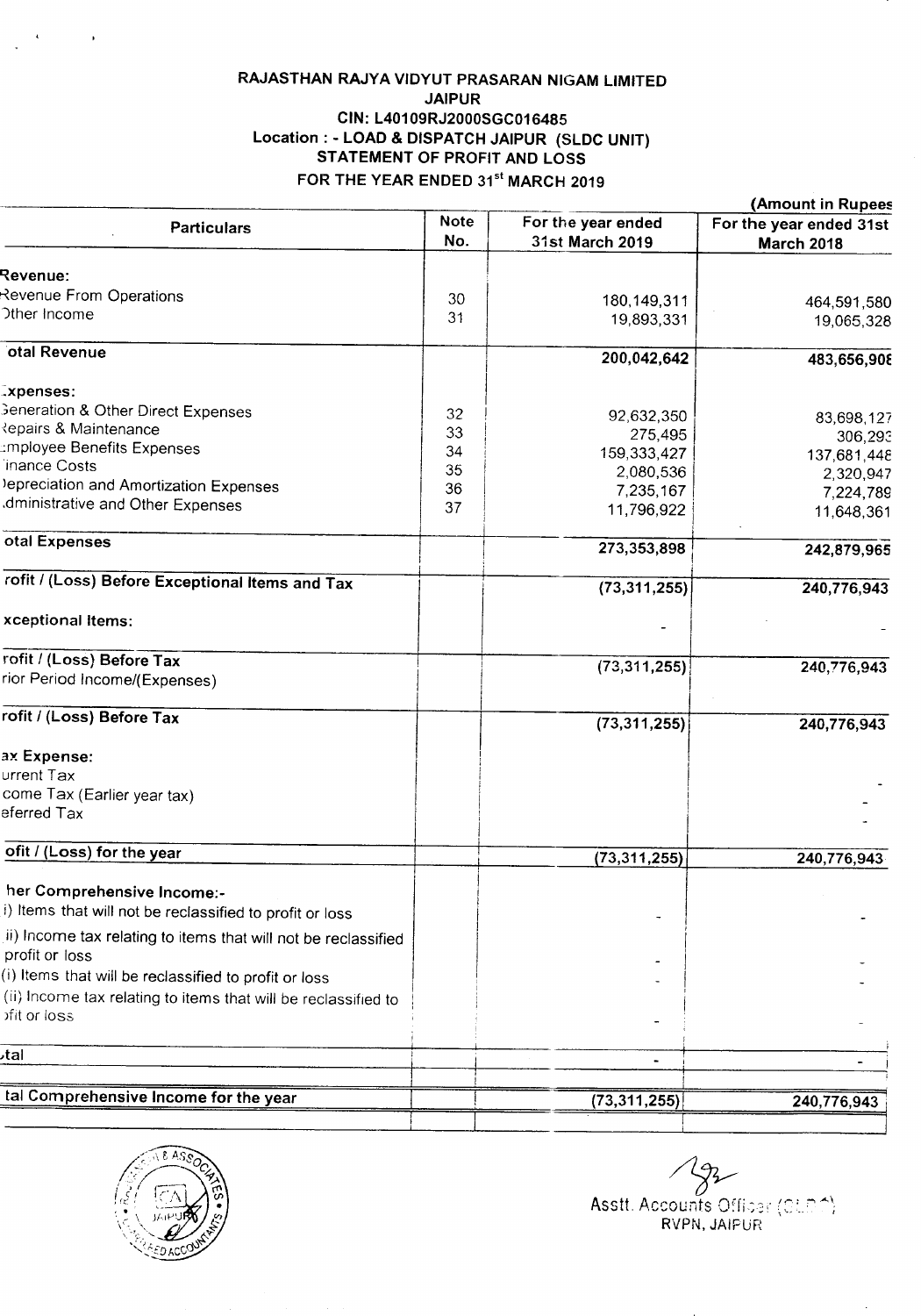## **RAJASTHAN RAJYA VIDYUT PRASARAN NIGAM LIMITED CASH FLOW STATEMENT FOR THE YEAR ENDED ON 31ST MARCH, 2019 CIN: L40109RJ2000SGC016485 Location: - LOAD & DISPATCH JAIPUR (SLDC UNIT)**

| <b>Particulars</b>                                                         | <b>Current Year</b> | (Amount in Rupees)   |
|----------------------------------------------------------------------------|---------------------|----------------------|
| (A) Cash flows from operating activities:-                                 |                     | <b>Previous Year</b> |
| Net Profit before Taxation                                                 |                     |                      |
| Add:Depreciation                                                           | (73, 311, 255)      | 240,776,943          |
| Add:Interest & Finance charges                                             | 7,235,167           | 7,224,789            |
| <b>Operating profit before working Capital Change</b>                      | 2,080,536           | 2,320,947            |
|                                                                            | $-63,995,552$       | 250,322,679          |
| (Incremental)/Decremental Sundry Debtors                                   |                     |                      |
| (Incremental)/Decremental Loans & Advances                                 | (165, 815, 546)     | (206, 391, 500)      |
| (Incremental)/Decremental Other Current Assets                             | (520, 521)          | 92,019               |
| Incremental/(Decremental) Current Liabilities & Provision                  | (194,009,591)       | (28, 777, 889)       |
|                                                                            | 460,201,574         | 26,176,140           |
| Net Cash from Operating Activities (A)                                     | 99,855,915          | $-208,901,229$       |
|                                                                            | 35,860,363          | 41,421,450           |
| (B) Cash Flow from Investing Activities:-                                  |                     |                      |
| Purchase of Fixed Assets                                                   |                     |                      |
| Capital Work in Progress                                                   | (1,741,532)         | (52, 726)            |
| Net cash From Investing Activities (B)                                     | (34,071,225)        | (30, 196, 951)       |
|                                                                            | (35,812,758)        | (30, 249, 677)       |
|                                                                            |                     |                      |
| (C) Cash Flow from Financial Activities:-<br>Receipts from Long term Loans |                     |                      |
|                                                                            |                     |                      |
| Repayment of Long term Loans                                               | (2,909,318)         | (2,909,318)          |
| Interest & Finance Charges Paid                                            | (2,080,536)         | (2,320,947)          |
| Net cash in used Financing Activities (C)                                  | (4,989,854)         | (5,230,265)          |
| Net Increase/(Decrease) in cash and cash equivalents                       | (4,942,249)         | 5,941,508            |
|                                                                            |                     |                      |
| Cash and cash equivalents at beginning of period                           | 6,490,927           | 549,419              |
| Cash and cash equivalents at end period                                    | 1,548,679           | 6,490,927            |
| Net Increase/(Decrease) in cash and cash equivalents                       | (4,942,249)         | 5,941,508            |



Asstt. Accounts Officer (SLDC) RVPN. JAIPUR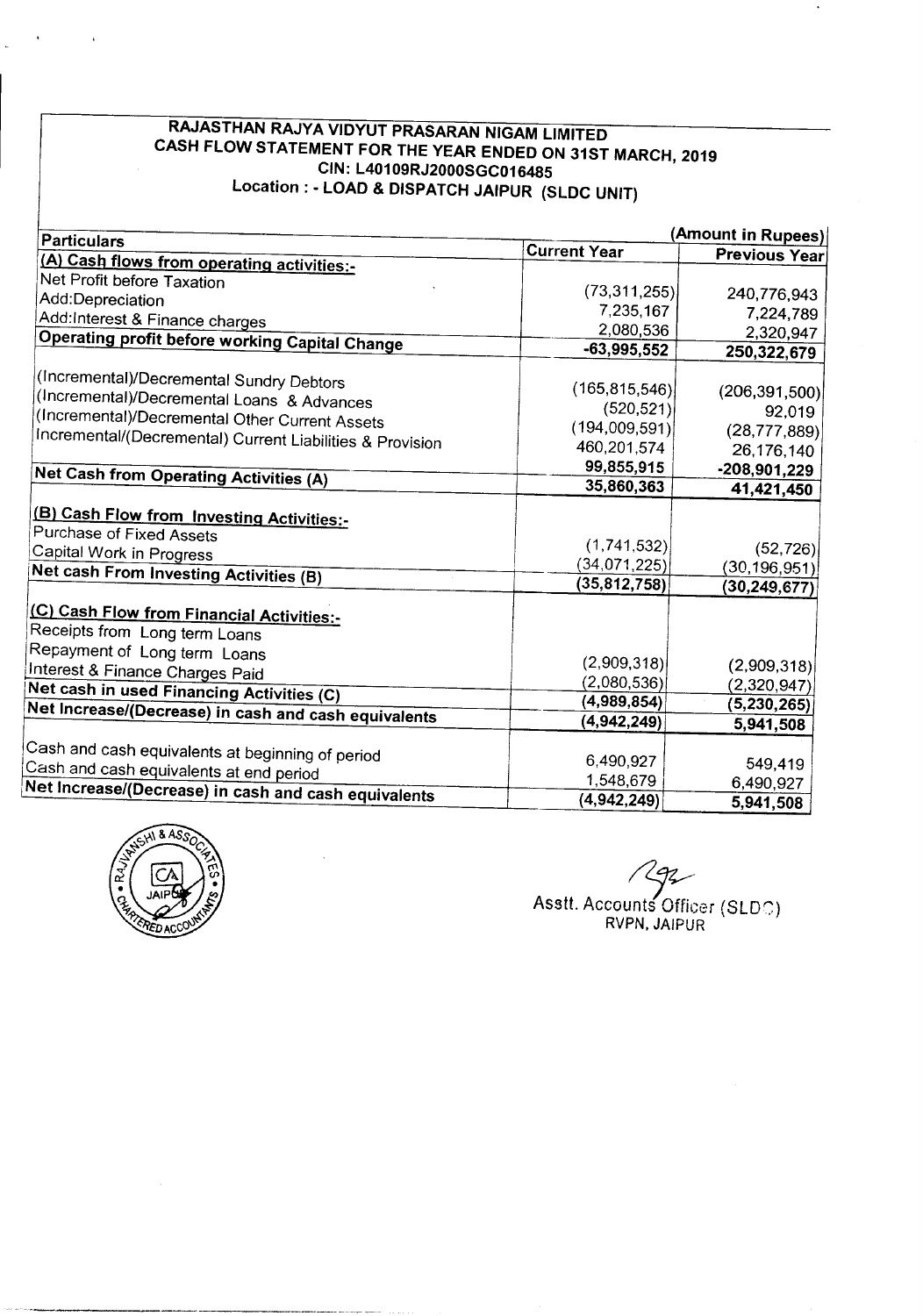## RAJASTHAN RAJYA VIDYUT PRASARAN NIGAM LIMITED CIN: L40109RJ2000SGC016485 JAIPUR

## Note No. 1-: Non-Current Assets - Property, Plant and Equipment

| <b>Gross Block</b>       |                     |                                    |                                    |                                    |                                    |                                    | (Amount in Rupees)       |
|--------------------------|---------------------|------------------------------------|------------------------------------|------------------------------------|------------------------------------|------------------------------------|--------------------------|
| <b>Particulars</b>       |                     |                                    | <b>Accumulated Depreciation</b>    |                                    | Net Block                          |                                    |                          |
|                          | <b>Account Code</b> | <b>Balance as</b><br>at 01.04.2018 | <b>Balance as</b><br>at 31.03.2019 | <b>Balance as</b><br>at 01.04.2018 | <b>Balance as</b><br>at 31.03.2019 | <b>Balance as</b><br>at 31.03.2019 | Balance as at 31.03.2018 |
| <b>Tangible Assets</b>   |                     |                                    |                                    |                                    |                                    |                                    |                          |
| <b>Buildings</b>         | 2102001             | 51,214,540                         | 51,214,540                         | 16,976,170                         | 19,134,497                         | 32,080,043                         | 34,238,370               |
| Plant & Machinery        | 2105001             | 146,524,782                        | 146,524,610                        | 95,420,953                         | 99,619,818                         | 46,904,792                         | 51,103,829               |
| Lines & Cable Net Work   | 2106001             | 486,639                            | 486,639                            | 161,419                            | 187,113                            | 299,526                            | 325,220                  |
| Vehicles                 | 2107001             | 1,696,452                          | 1,696,452                          | 1,526,807                          | 1,526,807                          | 169,645                            | 169,645                  |
| Furniture & Fixtures     | 2108001             | 6,729,233                          | 6,729,233                          | 1,969,589                          | 2,378,467                          | 4,350,765                          | 4,759,643                |
| <b>Office Equipments</b> | 2109001.<br>2109002 | 88,050,941                         | 89,792,646                         | 78,022,101                         | 78,316,562                         | 11,476,084                         | 10,028,841               |
|                          |                     | 294,702,587                        | 296,444,119                        | 194,077,039                        |                                    |                                    |                          |
|                          |                     |                                    |                                    |                                    | 201, 163, 264                      | 95,280,855                         | 100,625,548              |



 $\mathcal{L}_{\mathcal{F}}$ 

Asstt. Accounts Officer (SLOe) RVPN, JAIPUR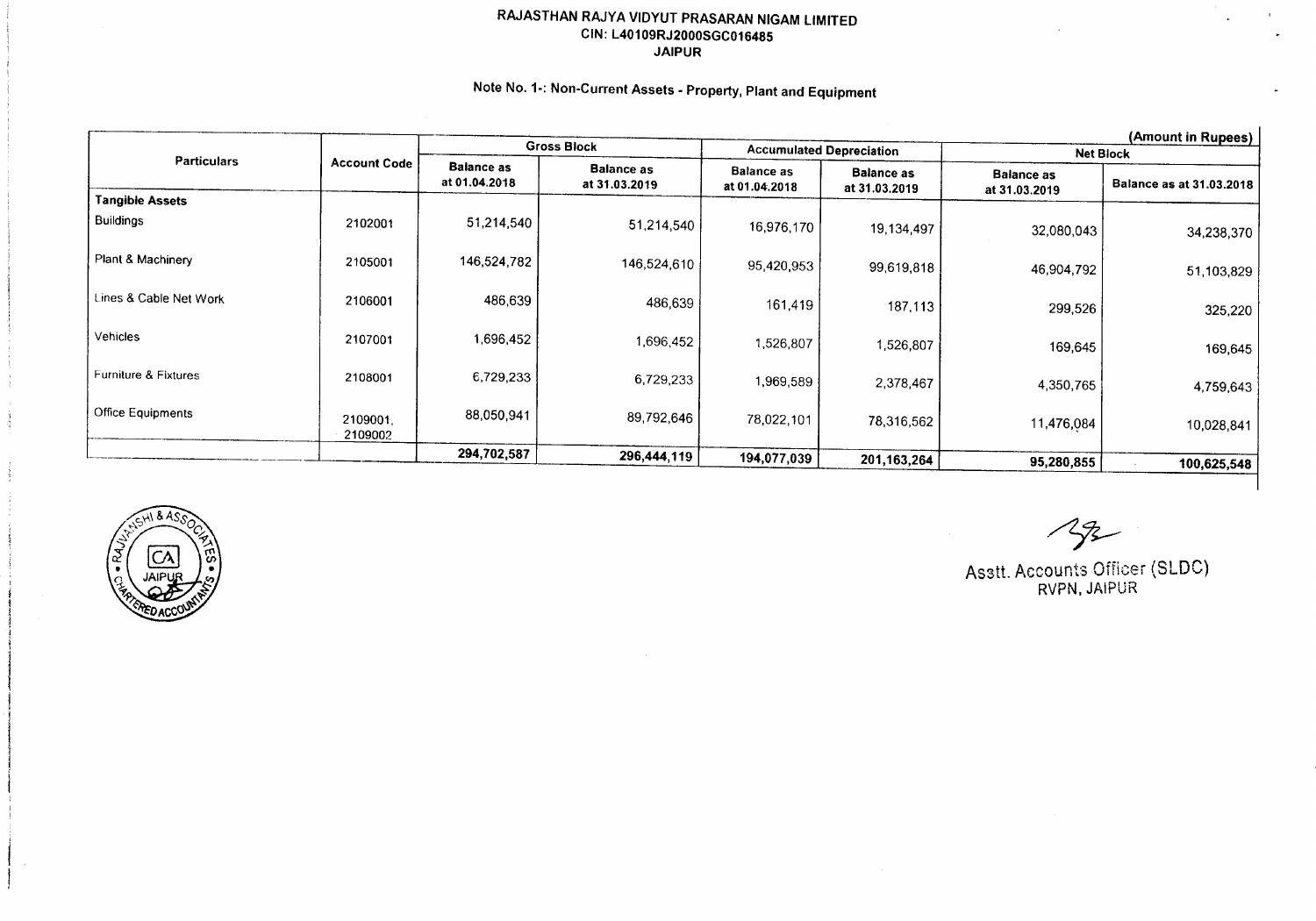|                                  |                     |                     | (Amount in Rupees)  |
|----------------------------------|---------------------|---------------------|---------------------|
| <b>Particulars</b>               | <b>Account Code</b> | As at<br>31.03.2019 | As at<br>31.03.2018 |
| A. Capital Work in Progress*     | 2140001-<br>2140003 | 23,566,923          | 1,429,852           |
| B. Capital Inventory and Stores: | 2222040-<br>2222072 | 43,336,997          | 31,402,843          |
| Total (A+B)                      |                     | 66,903,920          | 32,832,695          |

## **Note No. 2-: Non-Current Asset - Capital Work in Progress**



یخ

~ Asstt. Accounts Officer (SLOe) RVPN, JAIPUR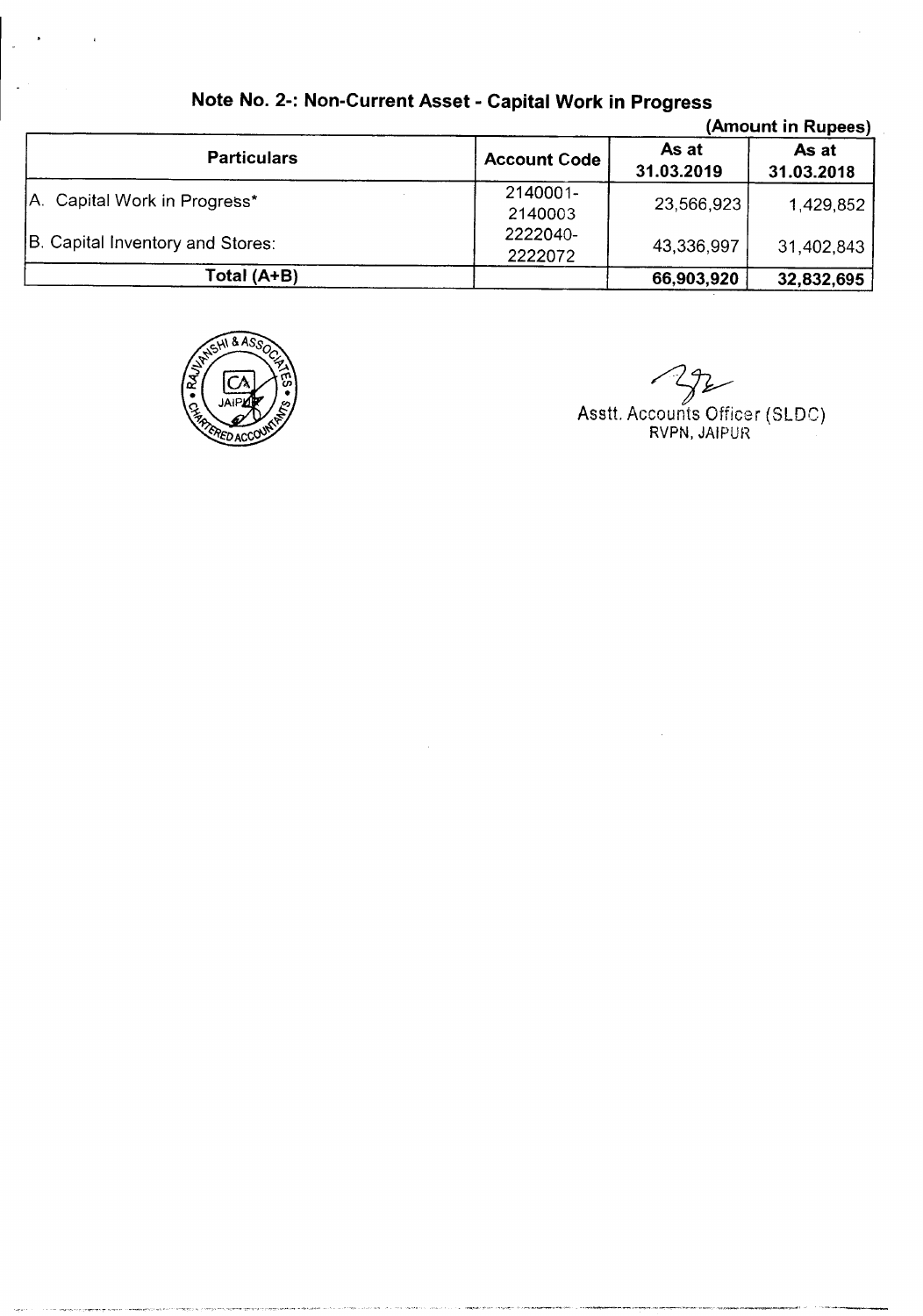#### RAJASTHAN RAJYA VIDYUT PRASARAN NIGAM LIMITEI CIN: L40109RJ2000SGC01( JAIPUR

## Note No. 3-: Non-Current Assets - Property. Plant and Equipment

|                               |                     |                             | <b>Gross Block</b>                 |                                    | <b>Accumulated Depreciation</b>    |                             | (Amount in Rupees)<br><b>Net Block</b> |
|-------------------------------|---------------------|-----------------------------|------------------------------------|------------------------------------|------------------------------------|-----------------------------|----------------------------------------|
| <b>Particulars</b>            | <b>Account Code</b> | Balance as<br>at 01.04.2018 | <b>Balance as</b><br>at 31.03.2019 | <b>Balance as</b><br>at 01.04.2018 | <b>Balance as</b><br>at 31.03.2019 | Balance as<br>at 31.03.2019 | Balance as at<br>31.03.2018            |
| Intangible Assets<br>SOFTWARE | 2109003             | 1.311.426                   | 1,311,426                          | 947.448                            | 1.396.390                          | 215 036                     | 363,978                                |
| Total                         |                     | 1,311,426                   | 1,311,426                          | 947,448                            | 1,096.390                          | 215,036                     | 363,978                                |



 $\sqrt[3]{2}$ 

Asstt. Accounts Officer (SLDG) RVPN. JAIPUR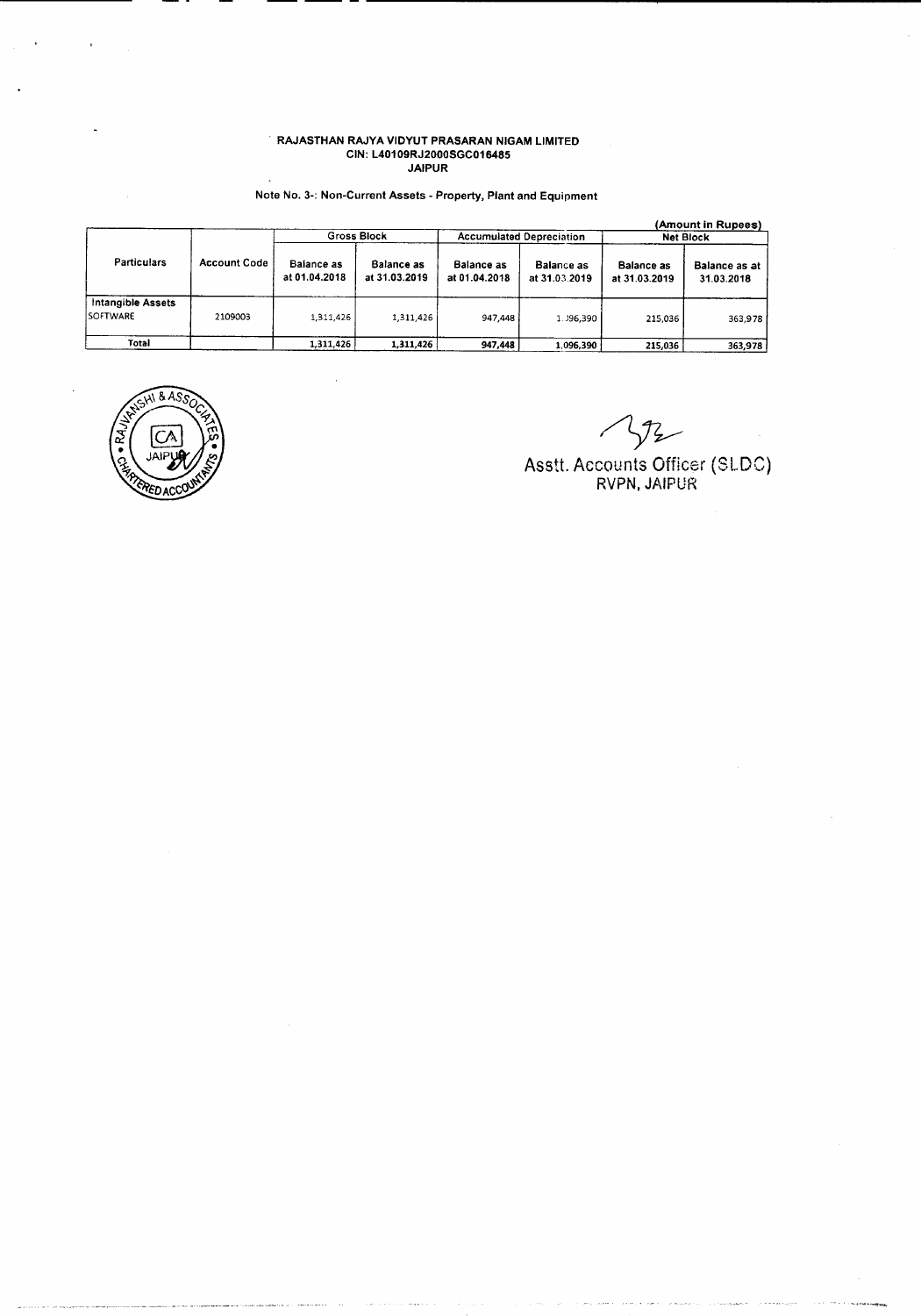|                                    |                     | (Amount in Rupees |                  |
|------------------------------------|---------------------|-------------------|------------------|
| <b>Particulars</b>                 | <b>Account Code</b> | As at 31.03.2019  | As at 31.03.2018 |
| dvances to Suppliers / Contractors | 2252001             | 965.504           | 541.083          |
| Other Receivables                  |                     | $\blacksquare$    |                  |
| <b>TOTAL</b>                       |                     | 965,504           | 541,083          |

## **Note** No.7-: **Non-Current Non Financial Assets- Others**



 $\lambda$ 

 $\mathcal{L}^{\text{max}}_{\text{max}}$ 

 $\overline{\phantom{a}}$ 

YZ

 $\mathcal{L}_{\mathcal{A}}$ 

 $\lambda$ cett, Accounts Officer (SLUD ASSIL ACCOMICS OF RUPUR

 $\sim$   $\sim$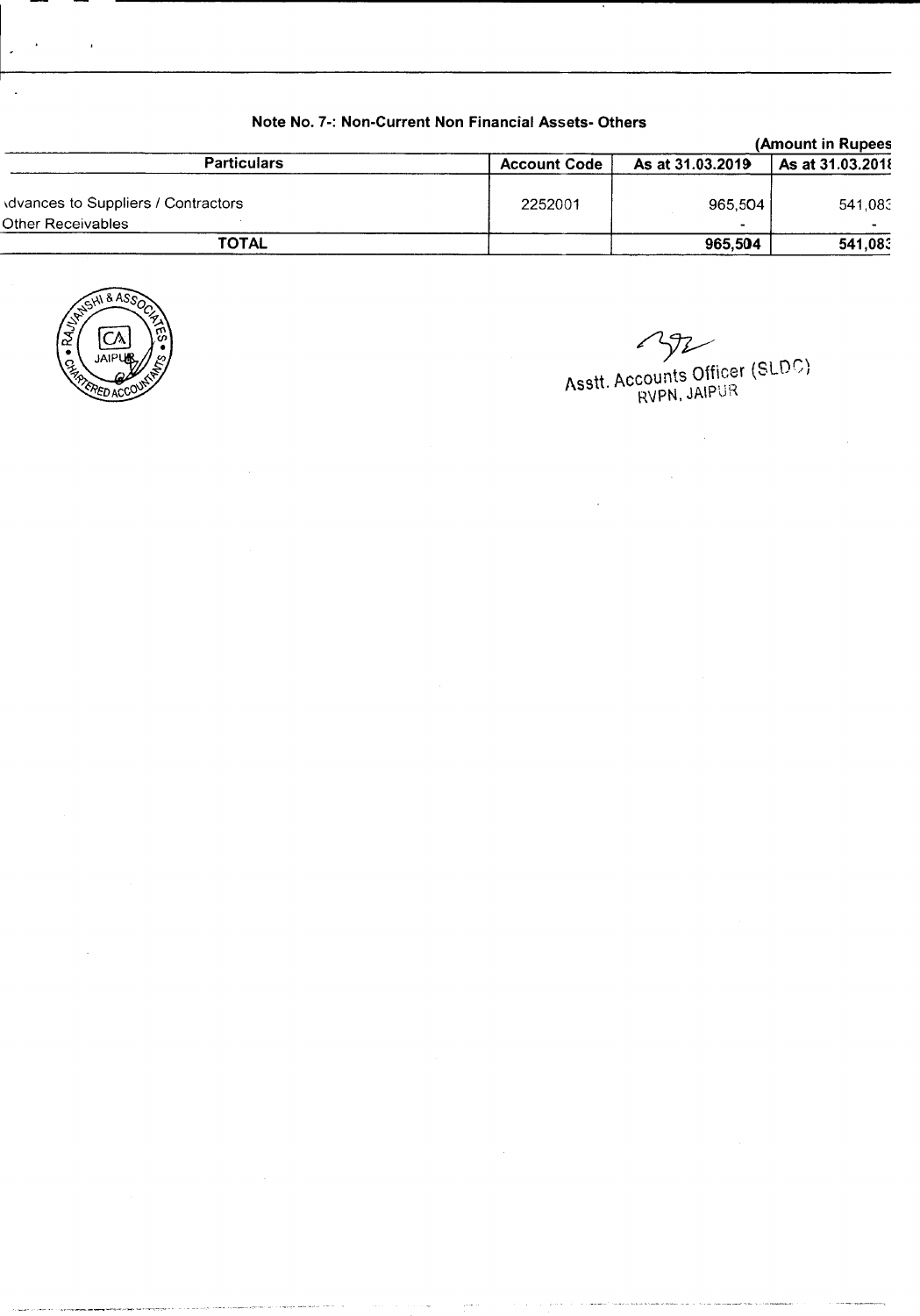## **Note No. 10 :- Current Financial Assets - Trade Receivables**

|                                                                                                  |                     |                  | (Amount in Rupee:           |
|--------------------------------------------------------------------------------------------------|---------------------|------------------|-----------------------------|
| <b>Particulars</b>                                                                               | <b>Account Code</b> | As at 31.03.2019 | As at 31.03.2018            |
| Debts outstanding for a period exceeding six months from Due Date of<br>Payment                  |                     |                  |                             |
| Secured, considered good<br>Less: Advance from debtors<br>Unsecured, considered good<br>Doubtful | 2238001<br>2281003  | 411,699,844      | 251,867,330<br>$-5,983,032$ |
| Less: Provision for doubtful debts                                                               |                     |                  |                             |
| Total (A)                                                                                        |                     | 411,699,844      | 245,884,298                 |
| <b>Other Debts</b>                                                                               |                     |                  |                             |
| Secured, considered good                                                                         |                     |                  |                             |
| Unsecured, considered Good                                                                       |                     |                  |                             |
| Doubtful                                                                                         |                     |                  |                             |
| Less: Provision for doubtful debts                                                               |                     |                  |                             |
| Total (B)                                                                                        |                     |                  |                             |
| TOTAL(A+B)                                                                                       |                     | 411,699,844      | 245,884,298                 |

| 0.1 Details of Trade Receivables: |                     |                  | (Amount in Rupees) |
|-----------------------------------|---------------------|------------------|--------------------|
| <b>Particulars</b>                | <b>Account Code</b> | As at 31.03.2019 | As at 31.03.2018   |
| For SLDC                          | 2238001             | 411.699.844      | 251,867,330        |
| ess: Advance from debtors.        | 2281003             |                  | $-5,983,032$       |
| Total                             |                     | 411,699,844      | 245,884,298        |

.<br>Anggot sebesar seri ini ka

and a company



 $\overline{\phantom{a}}$ 

~

Asstt. Accounts Officer (SLUC); **RVPN, JAIPUR**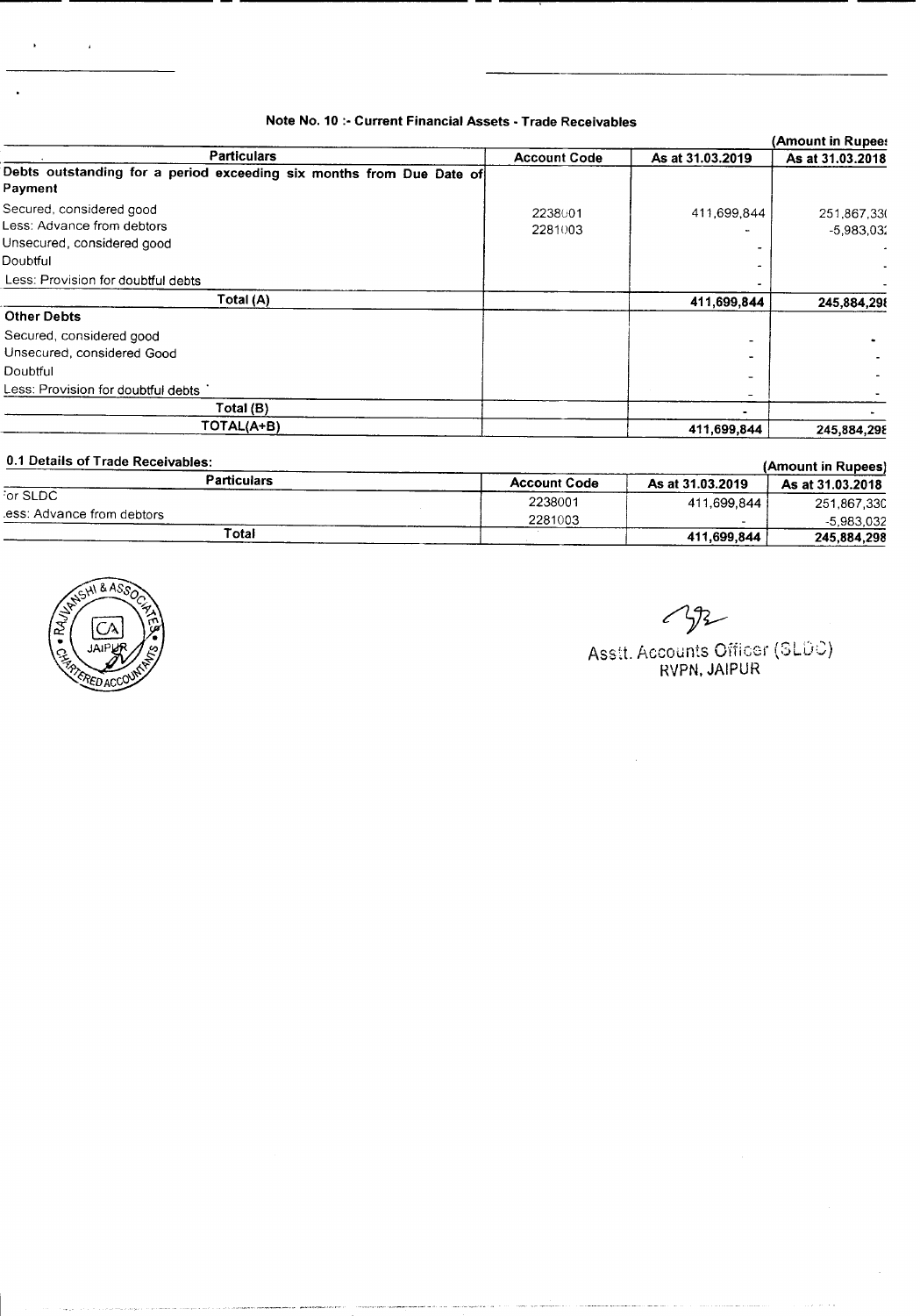| Note No. 11-: Current Financial Asset - Cash and Cash Equivalents |  |
|-------------------------------------------------------------------|--|
|-------------------------------------------------------------------|--|

|                            |                             |                  | (Amount in Rupees) |
|----------------------------|-----------------------------|------------------|--------------------|
| <b>Particulars</b>         | <b>Account Code</b>         | As at 31.03.2019 | As at 31.03.2018   |
| <b>Balances with banks</b> |                             |                  |                    |
| l Current Accounts         | 2244030.2244220.<br>2296410 | 879,000          | 6.207.525          |
| -Collection Accounts       | 2243000-2243902             | 669.581          | 269,647            |
| <b>Cash on hand</b>        | 2241011-2241099             | 98               | 13.755             |
| TOTAL                      |                             | 1.548.679        | 6,490,927          |

## Note No. 12-: Current Financial Assets - Other Bank balances

|                               |                     | $ -$ Detectors   | (Amount in Rupees) |
|-------------------------------|---------------------|------------------|--------------------|
| Particulars                   | <b>Account Code</b> | As at 31.03.2019 | As at 31.03.2018   |
| Investments in Fixed Deposits | 2.201.001.00        | 185.615.655.00   |                    |
| TOTAL                         |                     | 185,615,655.00   |                    |

#### Note No. 13-: Current Financial Assets-: Loans

|                               |                     |                  | (Amount in Rupees) |
|-------------------------------|---------------------|------------------|--------------------|
| <b>Particulars</b>            | <b>Account Code</b> | As at 31.03.2019 | As at 31.03.2018   |
| Un-secured & Considered good  |                     |                  |                    |
| Loans & Advances to Employees |                     |                  |                    |
| - Considered Good             | 2271001-07          | 96,100,00        |                    |
| TOTAL                         |                     | 96.100.00        |                    |

#### Note No, 14-: Current Financial Assets-: Others

|                           |                     |                  | (Amount in Rupees) |
|---------------------------|---------------------|------------------|--------------------|
| Particulars               | <b>Account Code</b> | As at 31.03.2019 | As at 31.03.2018   |
| ⊤ Bank charges receivable | 2.272.003.00        | 21.299.64        |                    |
| <b>TOTAL</b>              |                     | 21.299.64        |                    |

## Note No. 15-: Current Tax Assets

|                         |                     |                  | (Amount in Rupees) |
|-------------------------|---------------------|------------------|--------------------|
| <b>Particulars</b>      | <b>Account Code</b> | As at 31.03.2019 | As at 31.03.2018   |
| Tax deduction at source | 2288002.2288003     | 34,481,167.00    | 29.261.230.00      |
| Total                   |                     | 34.481.167.00    | 29.261.230.00      |

## Note No. 16-: Current Non Financial Assets-: Others

|                                                   |                     |                  | (Amount in Rupees) |
|---------------------------------------------------|---------------------|------------------|--------------------|
| <b>Particulars</b>                                | <b>Account Code</b> | As at 31.03.2019 | As at 31.03.2018   |
| Advance GST Paid (Deposit Work and sale of scrap) | 2289715-16          | $-6.832.00$      | 82.017.50          |
| Prepaid Expenses                                  | 2288001-10          | 5.156.092.00     | 1.914.543.07       |
| <b>TOTAL</b>                                      |                     | 5,149.260.00     | 1.996.560.57       |



*/Z!jV* Asstt. Accounts Officer (SUFF<sub>o</sub>) RVPN, JAIPUR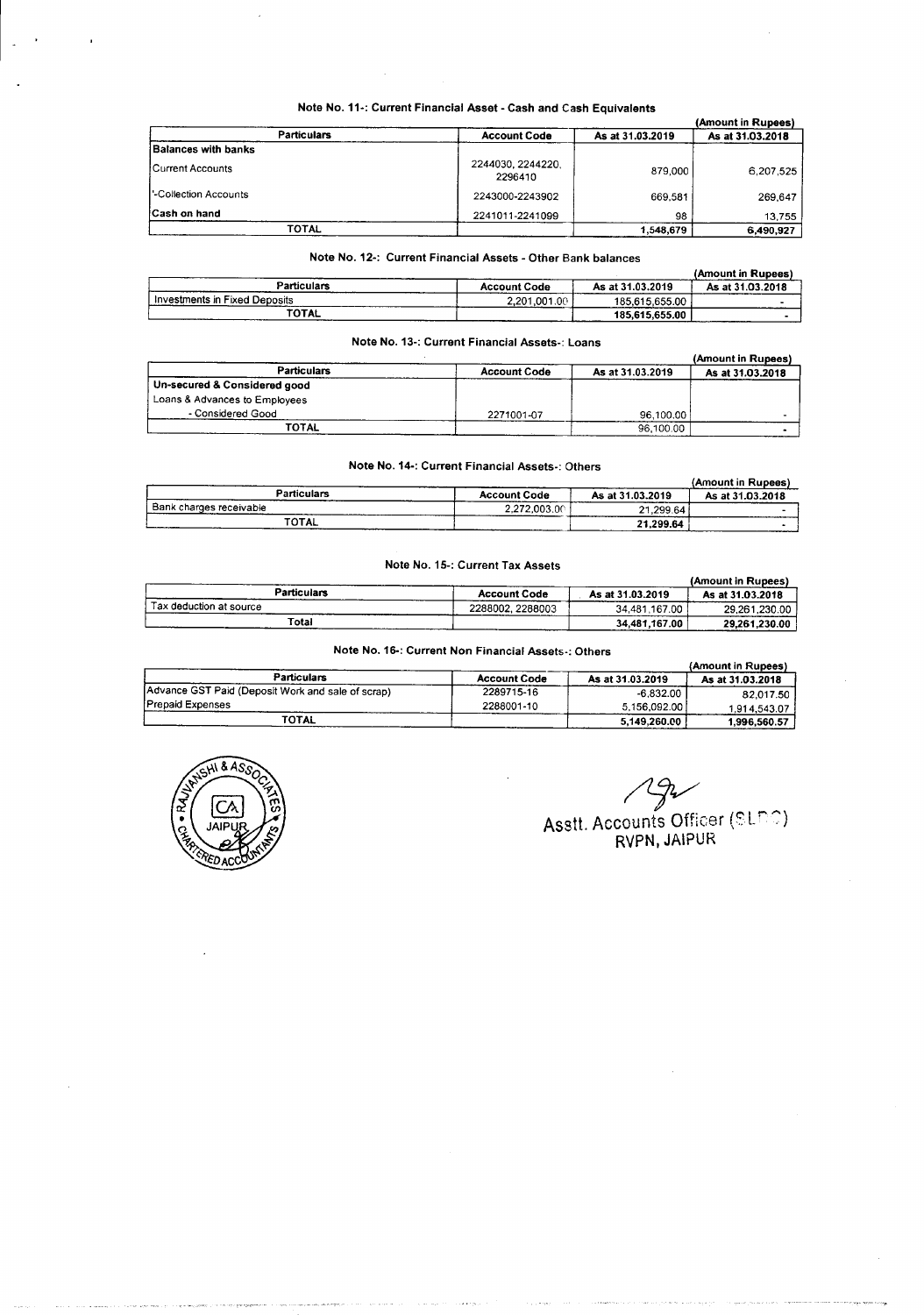## Note No.17-: Share Capital

| <b>Particulars</b>                                                                                                                                                                                     | <b>Account</b><br>Code | As at 31.03.2019 | As at 31.03.2018 |
|--------------------------------------------------------------------------------------------------------------------------------------------------------------------------------------------------------|------------------------|------------------|------------------|
| <b>Issued, Subscribed &amp; Paid Up Share Capital</b><br>Equity Shares of Rs.10/- fully paid up(in No.)<br>$\vert$ (Out of these 44,00,00,000 shares were issued for<br>consideration other than cash) | 1546002                | 1.068.741        | 1.068.741        |
| Equity Shares of Rs.10/- fully paid up(in rupees).                                                                                                                                                     |                        | 10,687,410       | 10.687.410       |
| TOTAL                                                                                                                                                                                                  |                        | 10,687,410       | 10,687,410       |

## Note No. 18-: Other Equity

## Particulars Account Code As at 31.03.2019 As at 31.03.2018 **b) Surplus** (6,046,118) TOTAL (79,357,373) (6,046,118) (Amount in Rupees)



 $272$ 

## Asstt. Accounts Officer (SLDC RVPN, JAIP  $\oplus$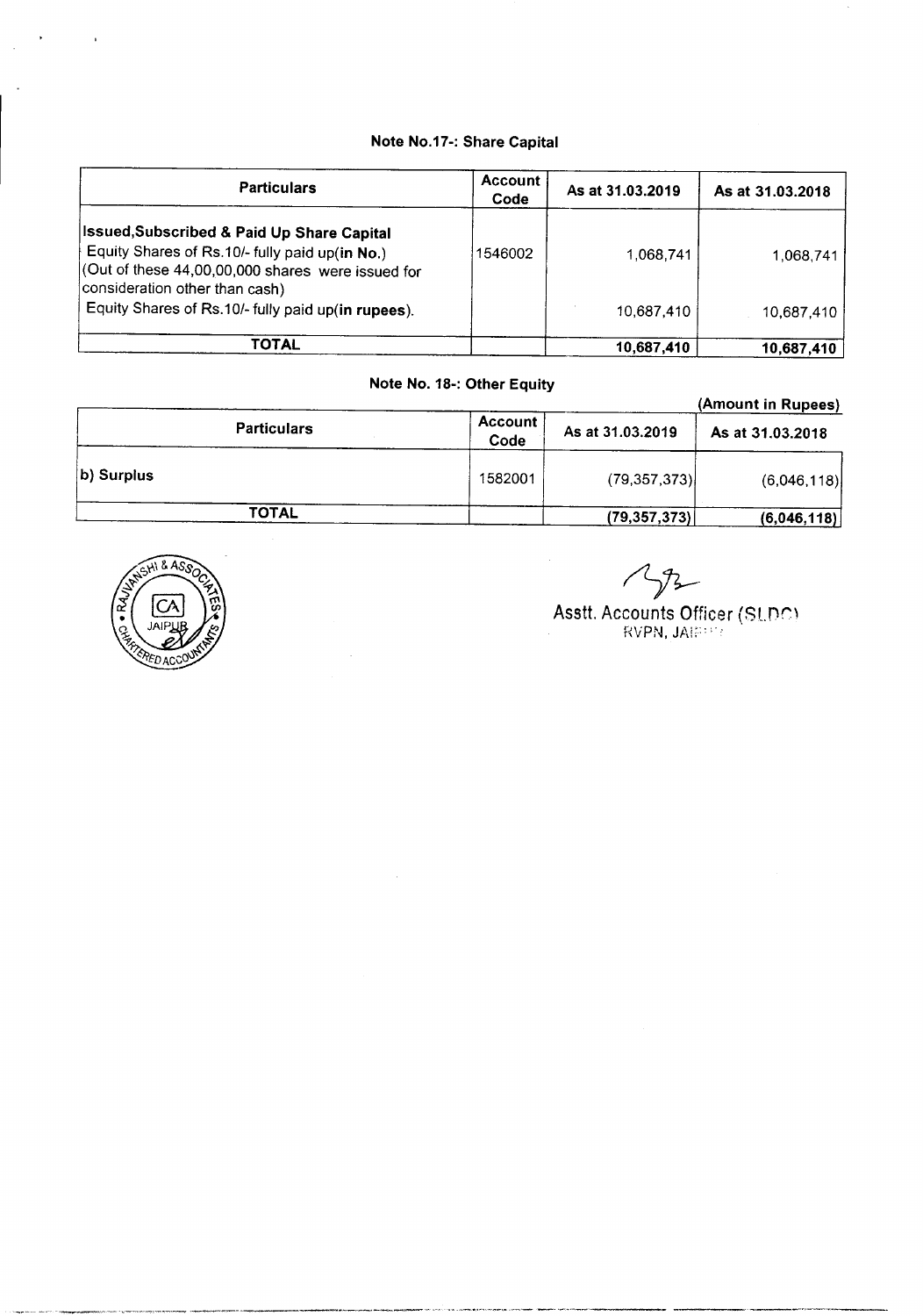## **NON- CURRENT LIABILITIES**

## **Note No. 19-: Long-Term Borrowings**

 $\sim$ 

 $\cdot$ 

|                                            |                        |                  | (Amount in Rupees) |
|--------------------------------------------|------------------------|------------------|--------------------|
| <b>Particulars</b>                         | <b>Account</b><br>Code | As at 31.03.2019 | As at 31.03.2018   |
| Loan from LIC                              | 1506002                | 19,949,836       | 22,799,812         |
| Interest Accrued but not due on Borrowings | 1467001                | 415,394          | 474,736            |
| TOTAL                                      |                        | 20,365,230       | 23,274,548         |



 $\sqrt{l}$ 

Asstt. Accounts Officer (Sl.DC) RVPN, JAIPUR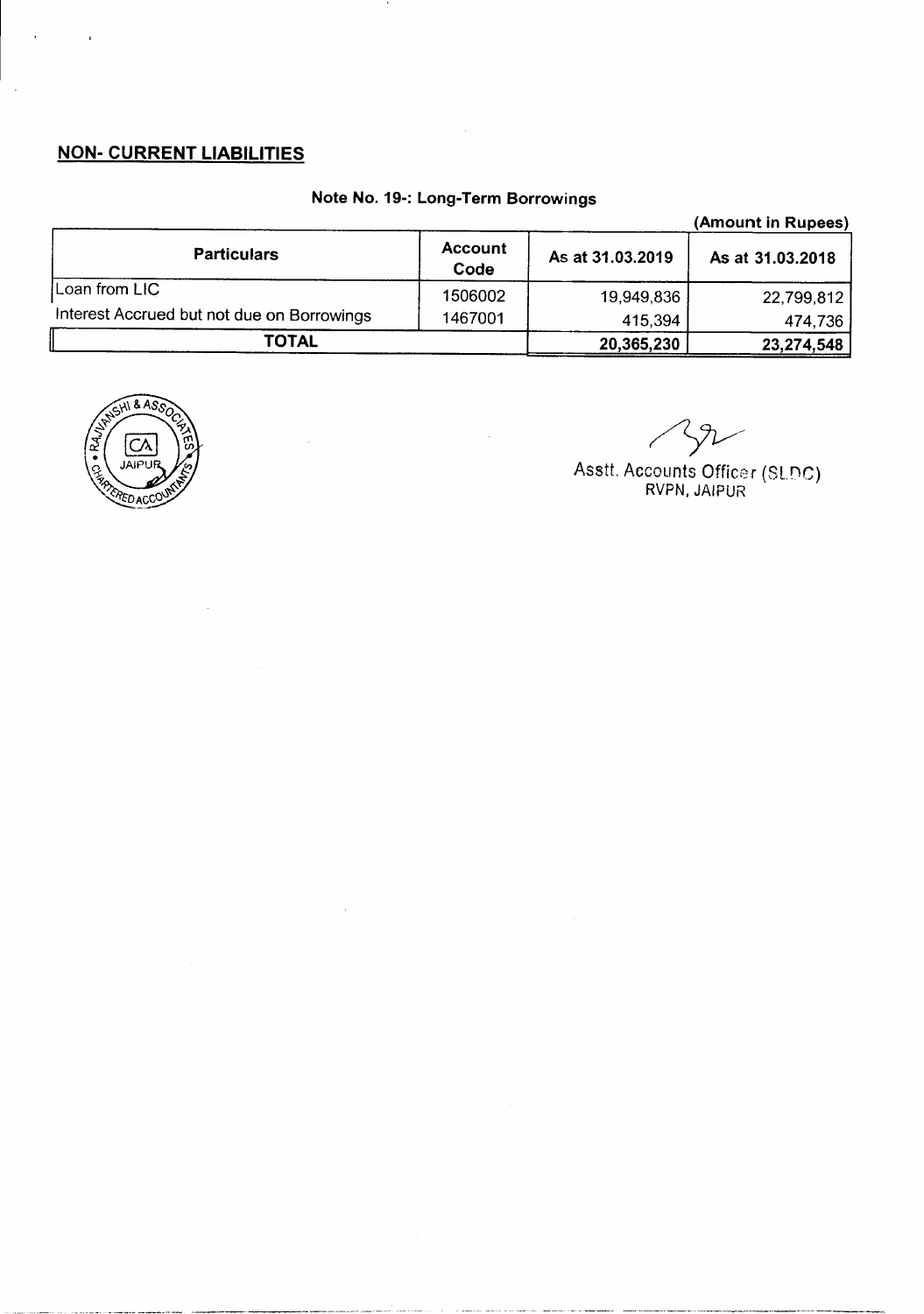## **Note No. 20-: Other Financial Non Current liabilities**

|                                    |                                        | (Amount in Rupees) |                  |
|------------------------------------|----------------------------------------|--------------------|------------------|
| <b>Particulars</b>                 | <b>Account Code</b>                    | As at 31.03.2019   | As at 31.03.2018 |
| Security Deposits from Contractors | 1461001, 1469014                       | 1,346,651          | 1,179,900        |
| <b>Retention Money</b>             | 1461003 - 1461011.<br>1461013, 1469015 | 314,850            | 315,161          |
| Finance lease obligation           | 1469897                                |                    |                  |
| TOTAL                              |                                        | 1,661,501          | 1,495,061        |

## **Note No. 22-: Other Non-Current Liabilities**

|                                        |                     |                  | (Amount in Rupees) |
|----------------------------------------|---------------------|------------------|--------------------|
| <b>Particulars</b>                     | <b>Account Code</b> | As at 31.03.2019 | As at 31.03.2018   |
| Consumer Contribution for Deposit Work | 1469003             | 1,222,092        | 1,222,092          |
| <b>TOTAL</b>                           |                     | 1.222.092        | 1,222,092          |



 $\bar{\mathcal{A}}$ 

 $\overline{\phantom{a}}$ 

 $\mathcal{L}$ 

 $\sqrt{g}$ 

Asstt. Accounts Officer (SLDC RVP**N, J**A'<sup>n.</sup>' "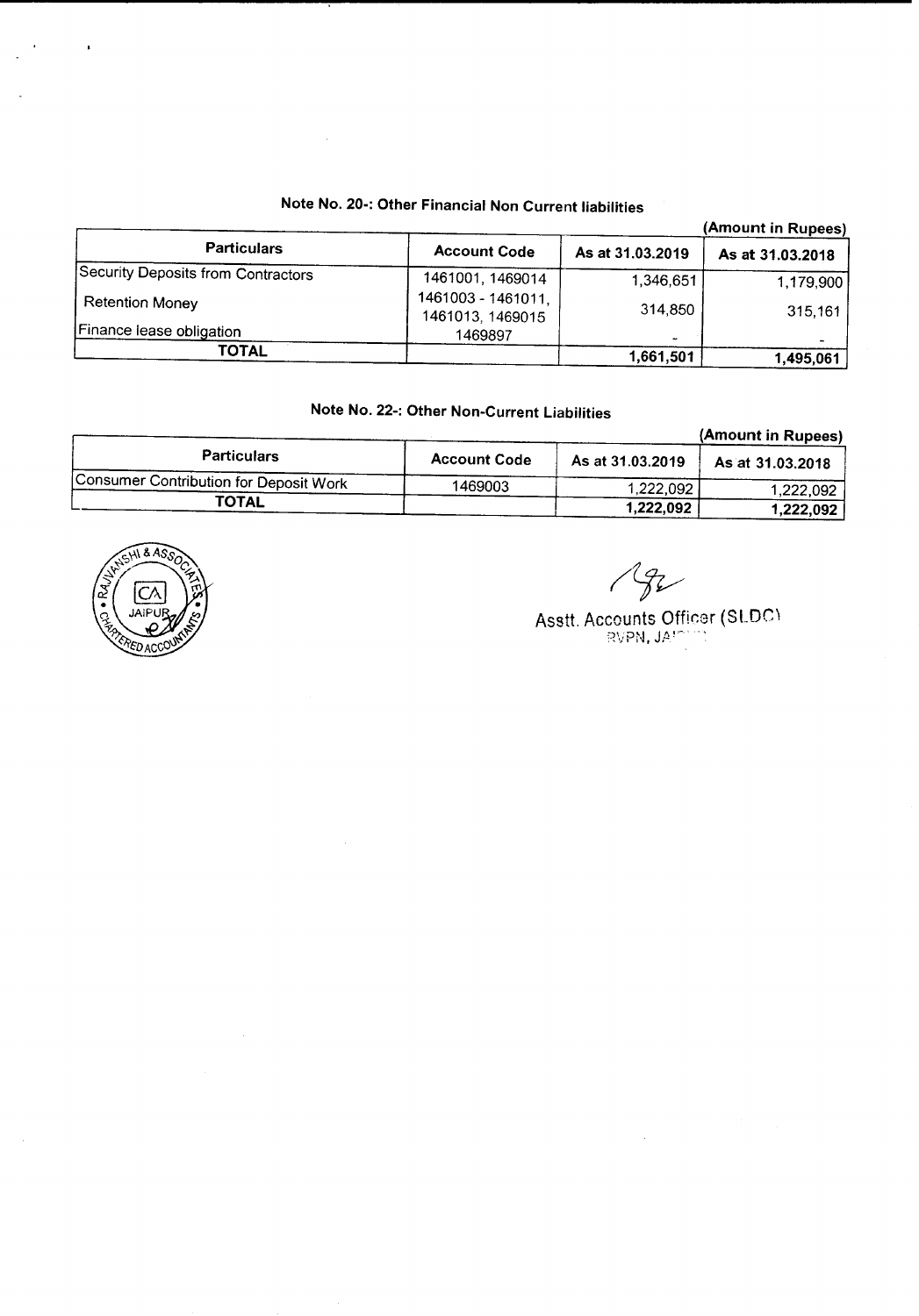#### Note No. 26-: Other Financial Liabilities

|                                       |                  | (Amount in Rupee: |
|---------------------------------------|------------------|-------------------|
| <b>Account Code</b>                   | As at 31.03.2019 | As at 31.03.2018  |
|                                       |                  |                   |
| 1469008.1469019                       | 167.632.680      | 1,187,55.         |
| 1469013                               | 349.713          | 489,57.           |
|                                       |                  |                   |
| 1463001                               | 198,663,400      |                   |
| 1411003-1444001                       | 685.755          | 327,44.           |
| 1411001, 1411051,<br>1422512, 1422200 | 15,474,886       | 559.846           |
| 1411053                               | 1,415,410        | 10,364,984        |
|                                       | 384,221,844      | 12,929,40         |
|                                       |                  |                   |

## Note No. 27-: Other Current Non Financial Liabilities

|                                                      |                     |                  | (Amount in Rupees |
|------------------------------------------------------|---------------------|------------------|-------------------|
| <b>Particulars</b>                                   | <b>Account Code</b> | As at 31.03.2019 | As at 31.03.2018  |
| : Clearing Accounts                                  | 1422501             | 4.344.424.046    | 4.276.905.366.55  |
| Company Transactions (Refer Note 27.1)<br>r Payables | 2289001-2289004     | $-3.884.102.664$ | -3.903.456.961    |
| -Staff related liabilities                           | 1441004-1442009     | 1,928,555        | 608.425           |
| -Statutory & Other Liabilities                       | 1462003-1462022.    | 39.919           | 130,292           |
| ΤΟΤΑL                                                |                     | 462,289,856      | 374,187,122       |

## .: Details of Inter Company Transactions

|                           |                     |                  | (Amount in Rupees |
|---------------------------|---------------------|------------------|-------------------|
| <b>Particulars</b>        | <b>Account Code</b> | As at 31.03.2019 | As at 31.03.2018  |
| int receivable from RVUN  | 2289001             | $-312.901$       | $-31290$          |
| int Receivable from JVVNL | 2289002             | $-1.495.638.390$ | -1508155011       |
| int Receivable from AVVNL | 2289003             | $-1,107,526,603$ | -1,113,634,481    |
| int receivable from JDVVN | 2289004             | $-1.280.624.771$ | -1,281,354,563    |
| ΤΟΤΑL                     |                     | -3.884.102.664   | -3,903,456,961    |

## Note Nc. 28-: Short Term Provisions

|                             |                     |                  | (Amount in Rupees |  |
|-----------------------------|---------------------|------------------|-------------------|--|
| <b>Particulars</b>          | <b>Account Code</b> | As at 31.03.2019 | As at 31.03.2018  |  |
| sions for Employee Benefits |                     |                  |                   |  |
| iratuity                    | 1441002             | 393.013          | 137,483           |  |
| ension                      | 1441003             | 493,747          | 109,317           |  |
| <b>TOTAL</b>                |                     | 886,760          | 246,800           |  |



 $^{\prime}$ 

Asstt. Accounts Officer (SLOC) rvpn, Jaiper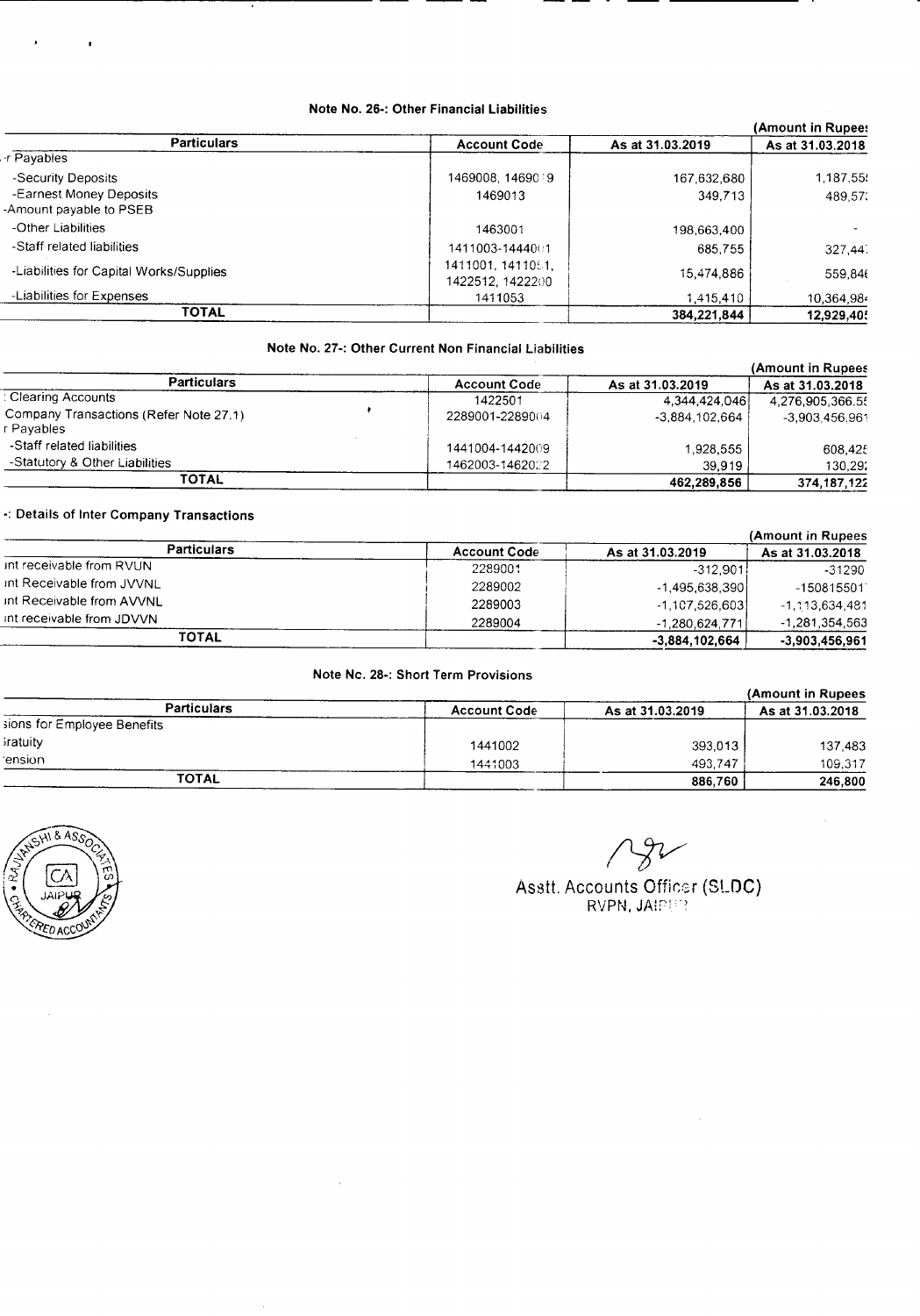## Note No. 30·: Revenue from Operations

|                  |                       |                     |                                  | (Amount in Rupees)               |
|------------------|-----------------------|---------------------|----------------------------------|----------------------------------|
|                  | <b>Particulars</b>    | <b>Account Code</b> | For the year ended<br>31.03.2019 | For the year ended<br>31.03.2018 |
| Sale of Services | (Refer Note No. 30.1) |                     | 180,149,311                      | 464.591.580                      |
|                  | TOTAL                 |                     | 180,149,311                      | 464,591,580                      |

30.1: Details of Sale of Services

| <b>Particulars</b>        | <b>Account Code</b> | For the year ended<br>31.03.2019 | For the year ended<br>31.03.2018 |
|---------------------------|---------------------|----------------------------------|----------------------------------|
| Revenue from SLDC Charges | 3614001             | 180.149.311                      | 464.591.580                      |
| Total                     |                     | 180,149,311                      | 464,591,580                      |



 $\mathcal{V}$ ~ AS3tt. Accounts Officer (SLOe) RVPN, JAIPUR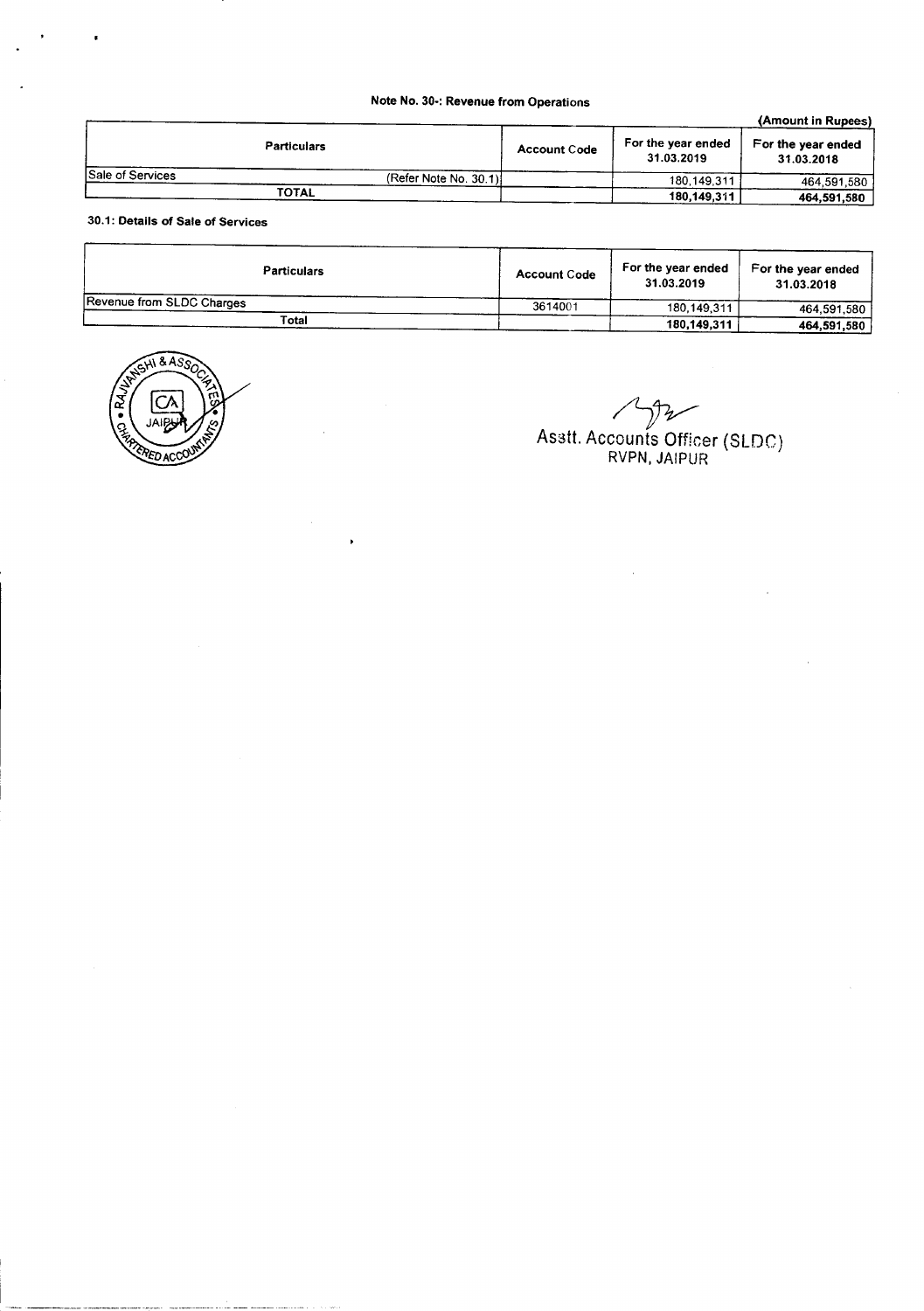## Note No. 31·: Other Income

|                            |                       |                     |                                  | (Amount in Rupees)               |
|----------------------------|-----------------------|---------------------|----------------------------------|----------------------------------|
| <b>Particulars</b>         |                       | <b>Account Code</b> | For the year ended<br>31.03.2019 | For the year ended<br>31.03.2018 |
| Interest Income            | (Refer Note No. 31.1) |                     | 5.370.602.00                     | 16.532.20                        |
| Other non-operating income | (Refer Note No. 31.2) |                     | 14.522.729                       | 19.048.796                       |
| <b>TOTAL</b>               |                       |                     | 19,893,331                       | 19.065,328                       |

| 31.1 -: Details of Interest Income | (Amount in Rupees)  |                                  |                                  |
|------------------------------------|---------------------|----------------------------------|----------------------------------|
| <b>Particulars</b>                 | <b>Account Code</b> | For the year ended<br>31.03.2019 | For the year ended<br>31.03.2018 |
| Int On Adv-Supp                    | 3622009             |                                  | 16.532.20                        |
| <b>REV FROM OPER&amp;MAINT</b>     | 3629014             | 352.500                          |                                  |
| Interest on FD                     | 3622003             | 5,018,102                        |                                  |
| Total                              |                     | 5,370,602                        | 16,532                           |

| 31.2-: Details of Other Non-operating Income<br>(Amount in Rupees) |                     |                                  |                                  |
|--------------------------------------------------------------------|---------------------|----------------------------------|----------------------------------|
| <b>Particulars</b>                                                 | <b>Account Code</b> | For the year ended<br>31.03.2019 | For the year ended<br>31.03.2018 |
| Rental From Staff Quarters                                         | 3629001             | 279,030                          | 85.303                           |
| Other Miscelleneous Receipts                                       | 3629004-11          | 7,317,336                        | 15,807,735                       |
| Delayed Payment Charges From Consumers                             | 3622008             |                                  | 5.975                            |
| Rebate/Discount Availed                                            | 3613010             | 1,729,174                        | 1.432.024                        |
| Income-Wheeling Charges                                            | 3618001             | 2.439.840                        | 1,341,600                        |
| Grid Con Charges                                                   | 3618003             | 125,000                          |                                  |
| Intergrated Charges                                                | 3618012             | 2,550,000                        |                                  |
| Sale of Tender                                                     | 3629005             | 20,000                           | 29,500                           |
| Recov-Trns& Vehicle expenses                                       | 3629004             | 37,000                           | 31,500                           |
| <b>Water Charges Rovr</b>                                          | 3629010             | 6.867                            | 7.202                            |
| !Penalty                                                           | 3629011             | 18,482                           | 60.362                           |
| Lease Rent Fr Microt                                               | 3629013             |                                  | 247,595                          |
| Total                                                              |                     | 14,522,729                       | 19.048.796                       |



*rJv* Asstt. Accounts Officer (SLOG) RVPN, JAIPUR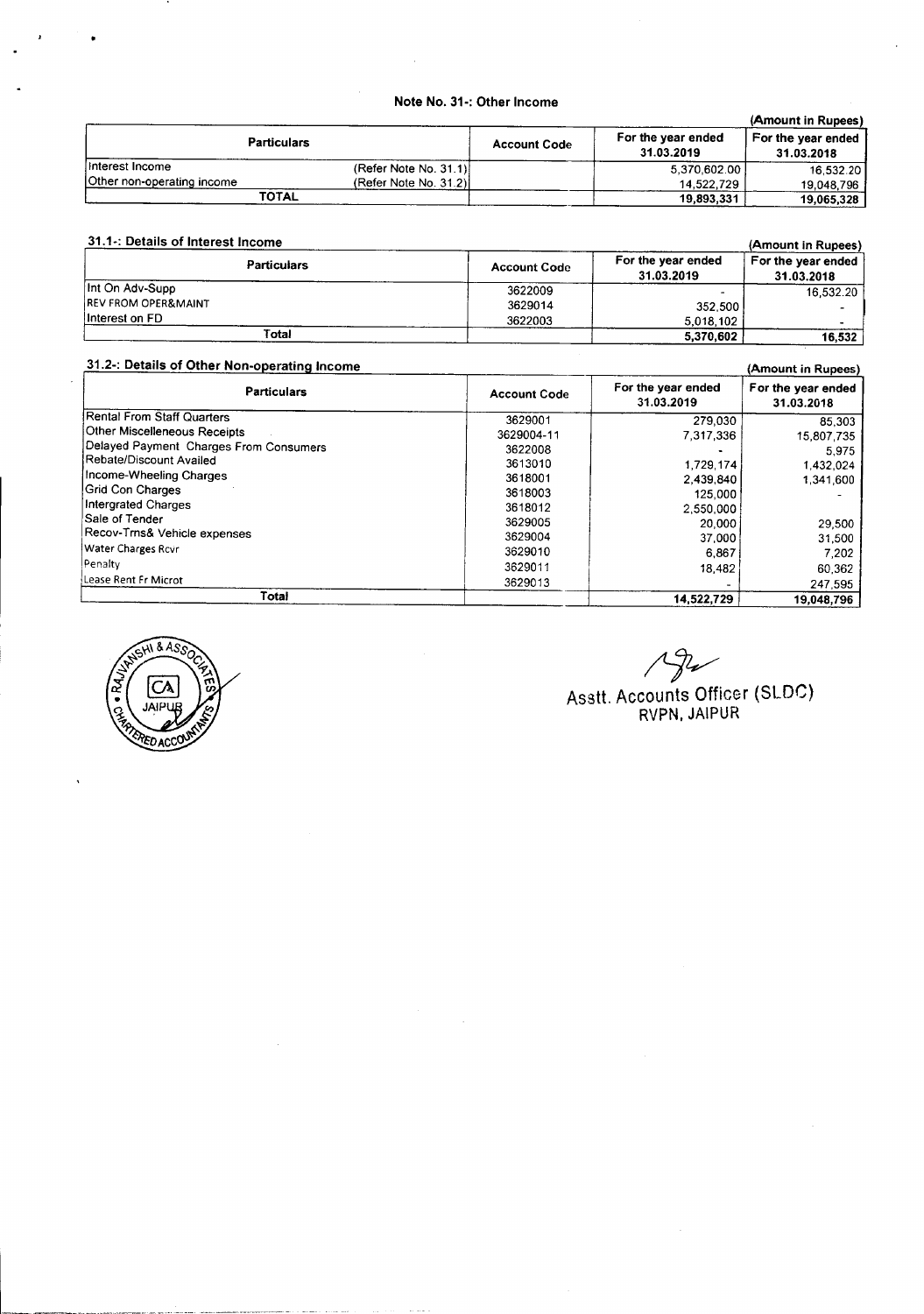#### Note No. 34-: Employee Benefits

|                             |                       |                     |                                  | (Amount in Rupees)               |
|-----------------------------|-----------------------|---------------------|----------------------------------|----------------------------------|
|                             | <b>Particulars</b>    | <b>Account Code</b> | For the year ended<br>31.03.2019 | For the year ended<br>31.03.2018 |
| (a) Salaries and incentives | (Refer Note No. 34.1) |                     | 137.728.897                      | 122,305,156                      |
| (b) Contributions to -      |                       |                     |                                  |                                  |
| (i) Terminal Benefits       | (Refer Note No. 34.2) |                     | 19,610,384                       | 14,753,947                       |
| (ii) Deposit Link Insurance |                       | 4754023             | 91.692                           | 93,653                           |
| (c) Staff welfare expenses  | (Refer Note No. 34.3) |                     | 1,902,454                        | 528,692                          |
|                             | TOTAL                 |                     | 159,333,427                      | 137,681,448                      |

#### 34.1: Details of Salary & Incentives (Amount in Rupees) and the state of Salary & Incentives (Amount in Rupees)

| <b>Particulars</b>                   | <b>Account Code</b>       | For the year ended<br>31.03.2019 | For the year ended<br>31.03.2018 |
|--------------------------------------|---------------------------|----------------------------------|----------------------------------|
| Salary, Wages Allowance & Bonus etc. |                           |                                  |                                  |
| -Salaries                            | 4751001-02.<br>4753009-11 | 154,909,748                      | 50,320,252                       |
| -Dearness Allowance                  | 4752001                   | $-33.347.564$                    | 41,113,705                       |
| -Other Allowances                    | 4752002 to 4752026        | 17,623,718                       | 8.984.975                        |
| Ex-Gratia & Bonus Payment            | 4754002-03                | 619,577                          | 505,739                          |
| l Earned leave encashment.           | 4754004, 4754031          | 8,248,150                        | 7.173.179                        |
| Incentives to employees              | 4754007                   | 3,396,833                        |                                  |
| Tution fee reimbursement             | 4754006                   |                                  |                                  |
| D.L.I. Admn.Charges                  | 4754024, 4754027          | 35.578                           | 34,753                           |
| Arrear for 7th Pay Commission        | 4753008                   | $-13,757,143$                    | 14, 172, 552                     |
| <b>TOTAL</b>                         |                           | 137,728,897                      | 122,305,156                      |

#### 34.2: Details of Terminal Benefits (Amount in Rupees) and the state of Terminal Benefits (Amount in Rupees)

| <b>Particulars</b>                          | <b>Account Code</b>         | For the year ended<br>31.03.2019 | For the year ended<br>31.03.2018 |
|---------------------------------------------|-----------------------------|----------------------------------|----------------------------------|
| Board Contribution to PF                    | 4754025.4754032.<br>4754033 | 6,199,358                        | 4,428,371                        |
| F.P.S.                                      | 4754026                     | 1.495.315                        | 1.470.177                        |
| Terminal Benefit (Super)Boards Contribution | 4754022                     | 6.844.098                        | 5.084.464                        |
| Terminal Benefits (Gratuity)                | 4754021                     | 5,071,613                        | 3,770,935                        |
| <b>TOTAL</b>                                |                             | 19,610,384                       | 14,753,947                       |

## 34.3 Details of Staff Walfare Expenses (Amount in Rupees)

| <b>Particulars</b>    | <b>Account Code</b> | For the year ended<br>31.03.2019 | For the year ended<br>31.03.2018 |
|-----------------------|---------------------|----------------------------------|----------------------------------|
| Medical Reimbursement | 4754008             | 406.185                          | 452,092                          |
| Training Expenses     | 4754001             | 1.424.864                        |                                  |
| Uniform expenses      | 4754029             | 66,150                           | 71,400                           |
| Soap & Duster         | 4754030             | 5.255                            | 5.200                            |
| TOTAL                 |                     | 1.902.454                        | 528,692                          |

.<br>The first term and any computation, gain

.<br>Volket et av



## $792$ Asstt. Accounts Officer (SLOG) RVPN, JAIPUf{

 $\ddot{\phantom{a}}$